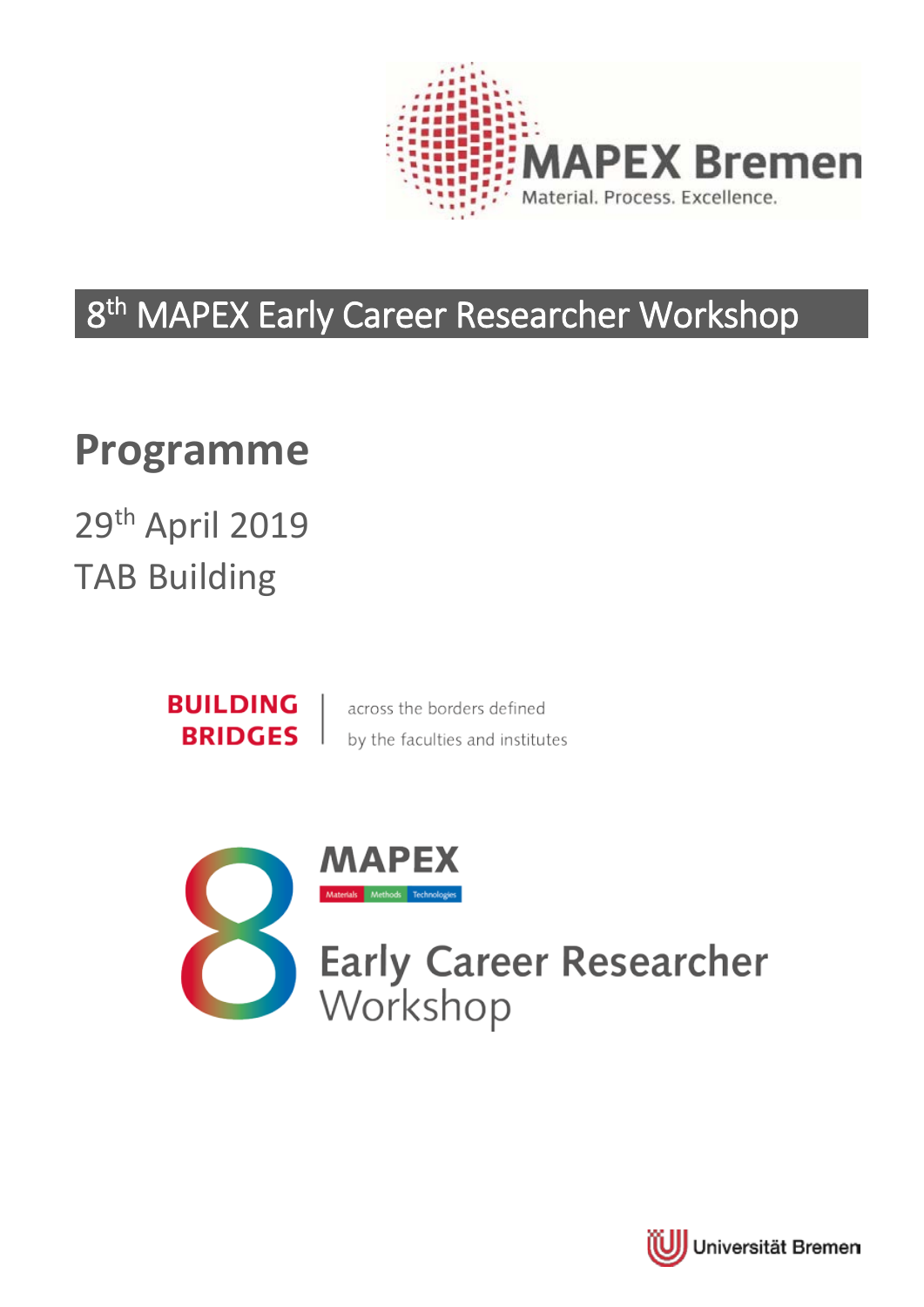



### PROGRAMME - overview

- **8:30** Registration and poster mounting
- **9:00 Session 1**
- **10:30** Coffee break
- **10:45 Session 2**
- **12:15** Poster session and lunch
- **13:15 Session 3**
- **14:30** Poster session and coffee break
- **15:00 Plenary lecture**
- **16:00** Discussion and coffee

#### **Get together**

- **17:00** Minigolf (Zum Platzhirsch, Kuhgrabenweg 30)
- **18:00** Dinner restaurant Zum Platzhirsch (at your own expense)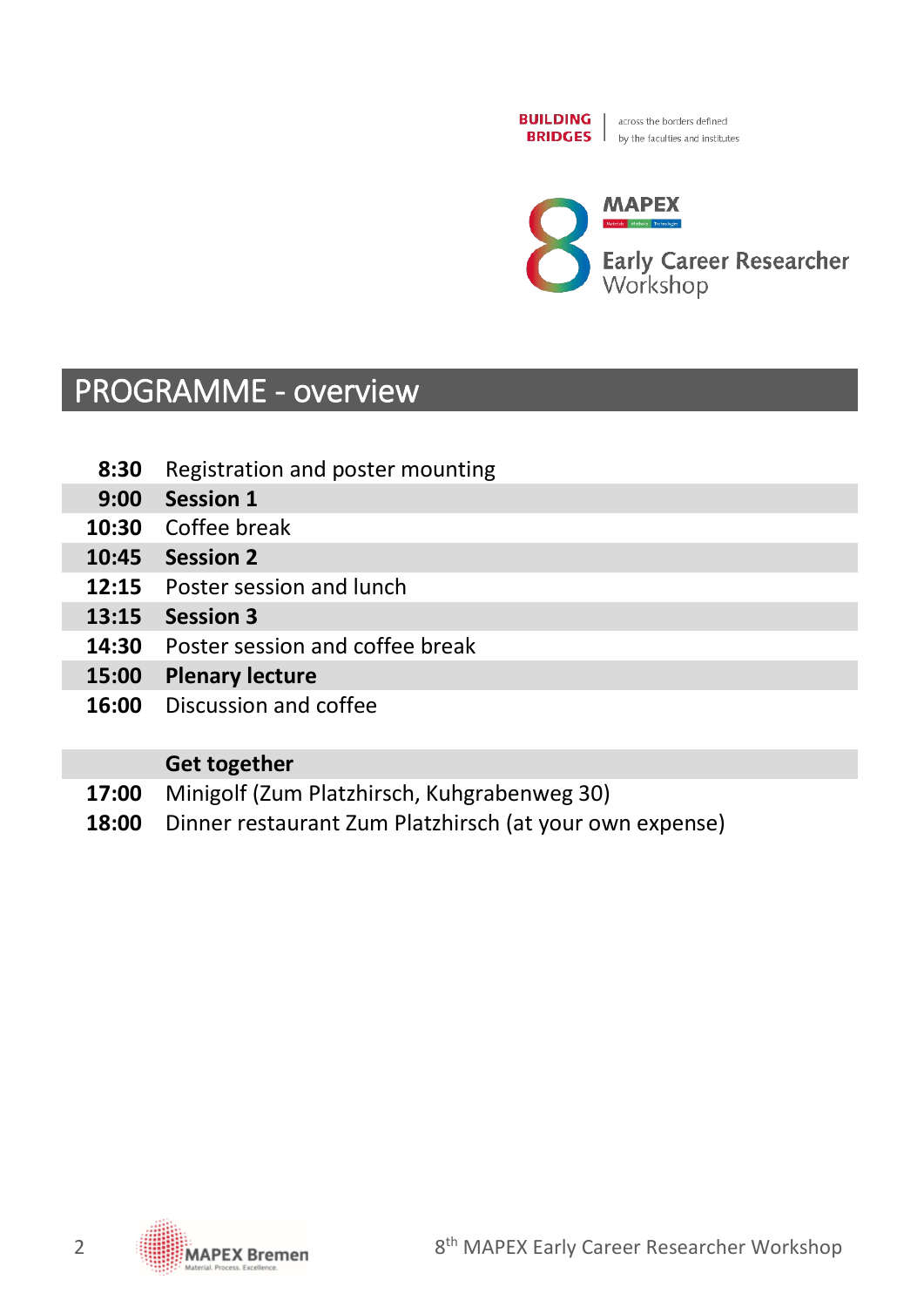Session 1 **09:00 Welcome**

> *Hanna Lührs, MAPEX Lucio Colombi Ciacchi, FB04, University of Bremen*

#### **09:15 From gold recovery to cancer detection: Dielectrophoresis for material-selective particle separation**

*Georg Pesch, FB04, University of Bremen* Dielectrophoresis is a versatile electro-kinetic phenomenon used to solve different particle separation tasks, for example in material recycling. This talk shows recovery of micron-sized gold from plastic particles using the novel high-throughput method of dielectrophoretic filtration. It further outlines how this technique can be used in biomedical applications, for instance for the detection of circulating tumor cells in blood.

#### **09:45 Support of early-career researchers at the University of Bremen**

*Imke Girßmann, BYRD*

#### **10:00 Flashlight presentations**

### *L1* **Photocatalytic Activity of a Zinc(II) Phthalocyanine Derivative Immobilized on Various Nanoporous Gold Supports**

*David Steinebrunner, FB02, University of Bremen* Novel photocatalytically active hybrid materials consisting of ZnPc immobilized on various npAu supports were synthesized and analyzed regarding their structural differences and activity in singlet oxygen formation. The hybrid materials were more active than the same amount of ZnPc in solution indicating a synergistic effect, which was further investigated by irradiation with different wavelengths to achieve selective excitation of the ZnPc, the npAu supports or both components simultaneously.

#### *L2* **Nanoporous gold: Tuning of catalytic properties by surface modification**

*Jorge Adrian Tapia Burgos, FB02, University of Bremen* Nanoporous gold (npAu), can be prepared by leaching a less noble Au alloy component out of the alloy. Residual metal in the material has been found to participate in the reaction by activating molecular oxygen depending on its amount. NpAu will be synthesized by dealloying of AuCu alloys, as the Cu shows good reactivity towards oxygen species, and compared to npAu prepared from AuAg. The objective is the optimization of npAu obtained by dealloying AuCu and to perform model-catalytic studies.

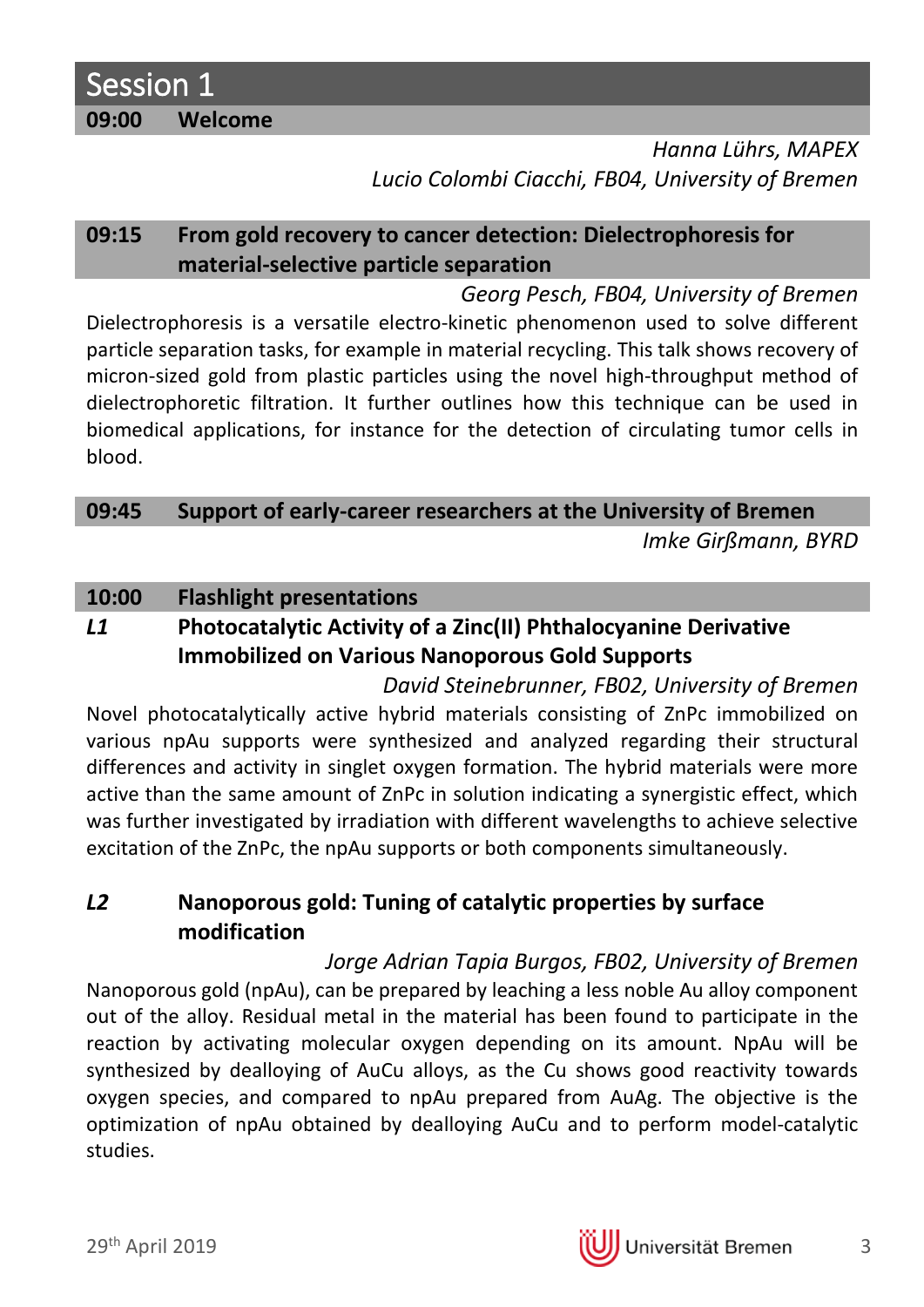*L3* **In-Situ Characterization and Thermal Decomposition Behavior of Ammonium-Exchanged FAU Type Zeolites**

*Ahmed Gadelmawla, FB05, University of Bremen*

Ammonium-exchanged zeolites, where the NH4+ ion represents the chargecompensating cation, play an important role as precursor materials in the production synthesis of H-zeolites. The hydrogen zeolites can be used as catalysts with their protons acting as Brønsted acid sites. Here, we present results on NH4-exchanged natural faujasite and synthetic FAU-type zeolites X and Y within the framework of a project studying the mechanisms of deammoniation processes in zeolites by in situ methods.

#### *L4* **Crystal growth, crystal structure and optical characterization of CsMTiO4 (M = Al, Fe and Ga) and CsTiSi2O6.5 crystals with tetrahedrally coordinated titanium Ti4+**

*Jan Derk, FB05, University of Bremen* Electronic polarizabilities are of interest for predicting different physical properties. In this work, the empirical electronic polarizability of  $Ti<sup>4+</sup>$  tetrahedrally coordinated by oxygen ( $[4]Ti^{4+}$ ) was investigated. Therefore, four different crystals (CsMTiO<sub>4</sub> (M = Al, Fe, Ga) and CsTiSi<sub>2</sub>O<sub>6.5</sub>) containing [4]Ti<sup>4+</sup> were synthesized and chemically, structurally and optically characterized. The investigations resulted in a derived electronic polarizability of  $<$ α [4]Ti<sup>4+</sup>> = 5.1875 [Å3].

#### **10:30 Discussion and coffee**

### Session 2

#### **10:45 High-performance composite materials for additive manufacturing**

#### *Ilya Okulov, FB04, IWT*

Additive manufacturing is currently shaping our world. The first part of the presentation focuses on general introduction into additive manufacturing. Thereafter, its most important aspect – the design of new materials – is discussed and several useful tips for design are given. The selected examples of materials design for additive manufacturing (including speaker's one) finally demonstrates the beauty of this revolutionary technology.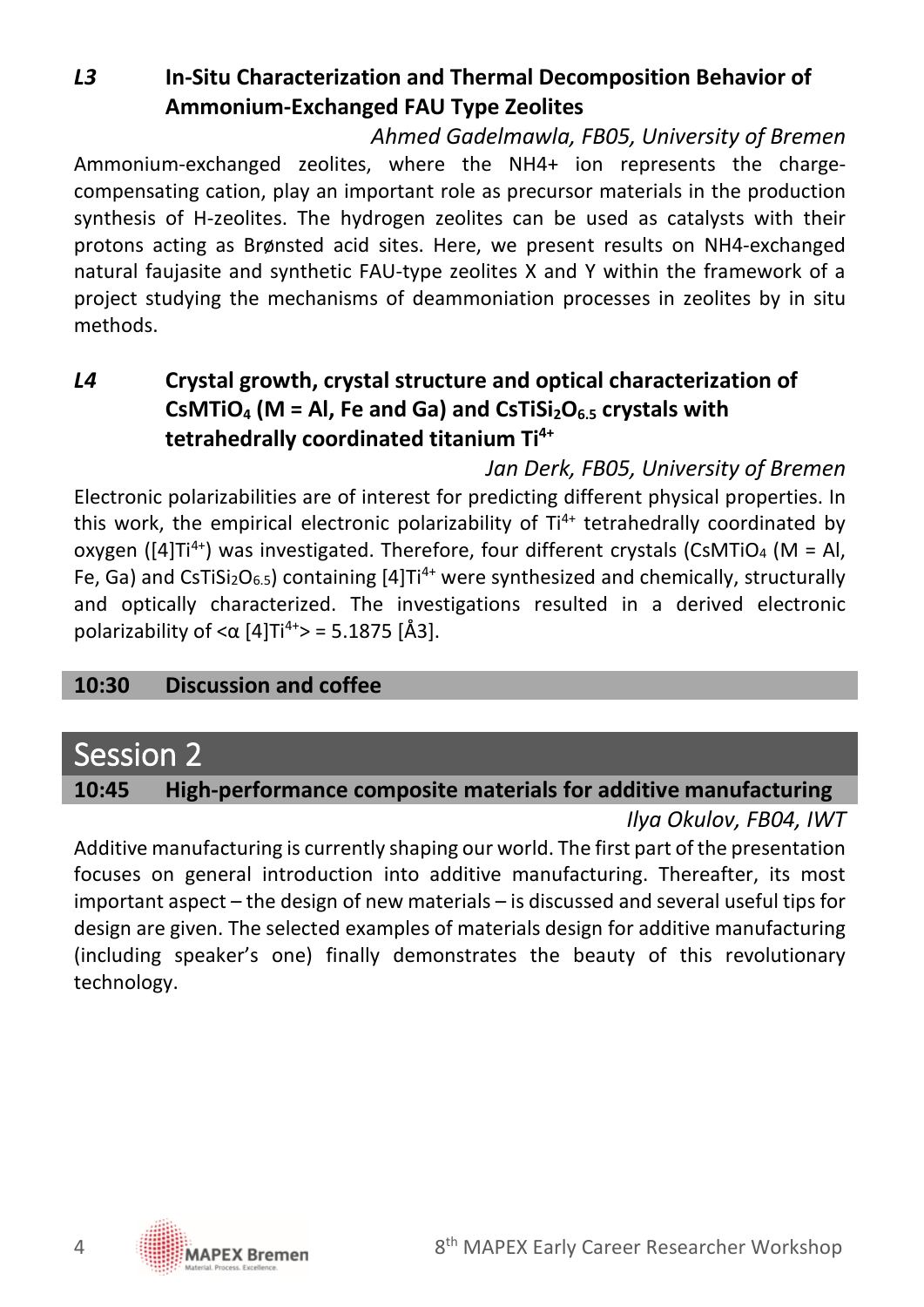#### **11:15 Science benefits from diversity**

*Nele Kuhn, Diversity Management, University of Bremen* Acknowledgement of diversity is both an important condition as well as a sound framework for excellence in research; promoting innovation, creativity, and problem solving. An explicit consideration and inclusion of diverse potentials and perspectives in research fosters excellence, widening participation and sustainability alike. We will look at four core fields of implementation: The recruitment of diverse excellent researchers, diversity competences in a diverse working group, leadership and diversity, as well as the consideration of diversity issues in research activities.

#### **11:45 Flashlight presentations**

#### *L5* **CoDaPro - Configurable High Throughput Data Processing**

*Christina Plump, FB03, University of Bremen* The intent of the collaborative research center SFB1232 (Farbige Zustände) is to implement a new method to explore evolutionary materials. The success of this method in part relies on the rapid testing and quick analysis of micro-samples. CoDaPro realizes a configurable component-based architecture and is stream-based, which leads to a quick evaluation performance even when facing huge amounts of data.

#### *L6* **Molecular dynamics study of hybrid interfaces**

*Lena Weber, FB01, University of Bremen* Enzyme-coated ceramics are in great demand in medical diagnostics and for biotechnological applications. Still the surface effects are often not yet clear and thus set limits to the optimization of the processes. In MD simulations, influences such as the symmetry of the adsorbate are discussed as well as effects of surface chemistry by pH or salt concentration. In particular, the simulation results of two proteins, CHT and LYZ on alumina compared to other ceramics are presented.

#### *L7* **Interaction between water contaminants and amorphous TiO2 surfaces**

*Manuela Romero, FB04, University of Bremen*

Amorphous models of TiO<sub>2</sub> surfaces at different pH values are simulated using Molecular Mechanics. Force - Distance curves examining the surface are carried out.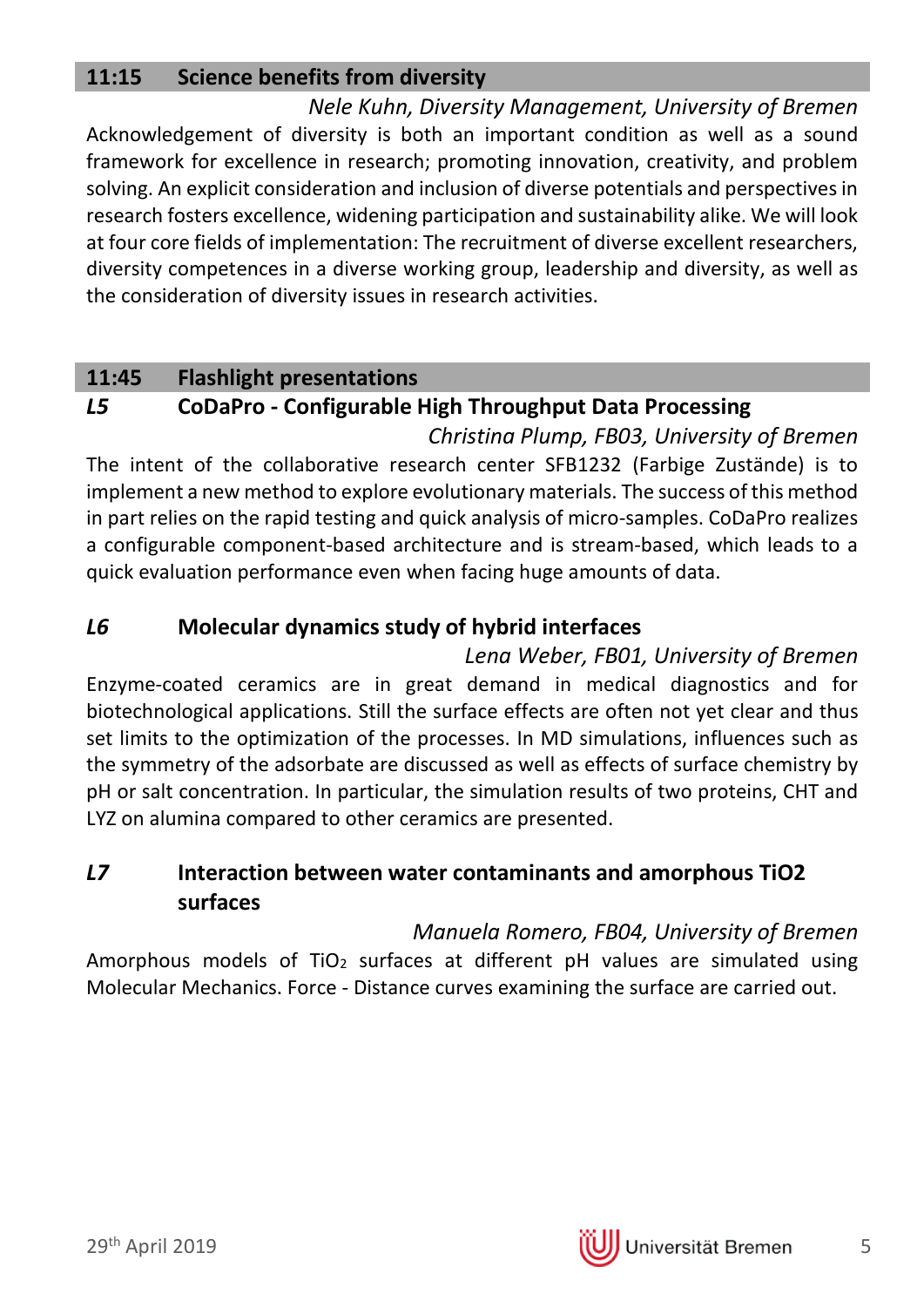### *L8* **Identification of native defects in MoTe2 monolayers - A DFT study** *Eric Macke, FB04, University of Bremen*

Defects play a decisive role for future technological applications of 2D transition-metal dichalcogenides (TMD). Using first principle methods, we attempt to identify defect structures that have been observed experimentally on MoTe2 monolayer surfaces with Scanning Tunnelling Spectroscopy. We carry out Density Functional Theory calculations that include spin-orbit coupling effects. With that, we generate maps of the Local Density of States in order to compare them to the experimental results.

## Poster session and lunch

### **12:15 Poster session and lunch**

### Session 3

#### **13:15 Flashlight presentations**

#### *L9* **Potential of rotary swaging**

*Yang Liu, FB04, bime, University of Bremen* Rotary swaging is an incremental forming process to manufacture axisymmetric components. The process changes the geometry, surface and the microture of the parts. Based on the process parameters it is possible to control the part properties. By using flat dies and adapted process kinematics, a polygonal geometry can be achieved with reduced martensitic ratio. In FEM it is shown that with feed per stroke and friction conditions the material flow and final residual stress can be influenced.

#### *L10* **Impulse forming: extending material limitations**

*Björn Beckschwarte, FB04, bime, University of Bremen* Impulse forming like electromagnetic and electrohydraulic forming is a technology facing limitations of conventional forming process. The impulse is extending material limitations in sense of workpiece plasticity and tooling flexibility. During impulse forming material behaviour changes due to dynamic load application. Thus, impulse forming is applied for a wide range of applications. These applications are researched from pulse generation as a driving mechanism to process strategy and tooling.

#### *L11* **Experimental investigation of mixing in a T-shaped mixer**

*Huixin Li, FB04, ZARM, University of Bremen* Fluid mixing is ubiquitous and indispensable in processes engineering. We experimentally study the mixing dynamics of liquids in a T-mixer for different Reynolds numbers. The accurate measurements of small-scale dynamics and scale interactions by non-intrusive techniques (particle image velocimetry and planar laser-induced fluorescence), will facilitate the understanding of the micro mixing which is between the smallest fluid velocity lengthscales and the smallest mixing scalar lengthscales.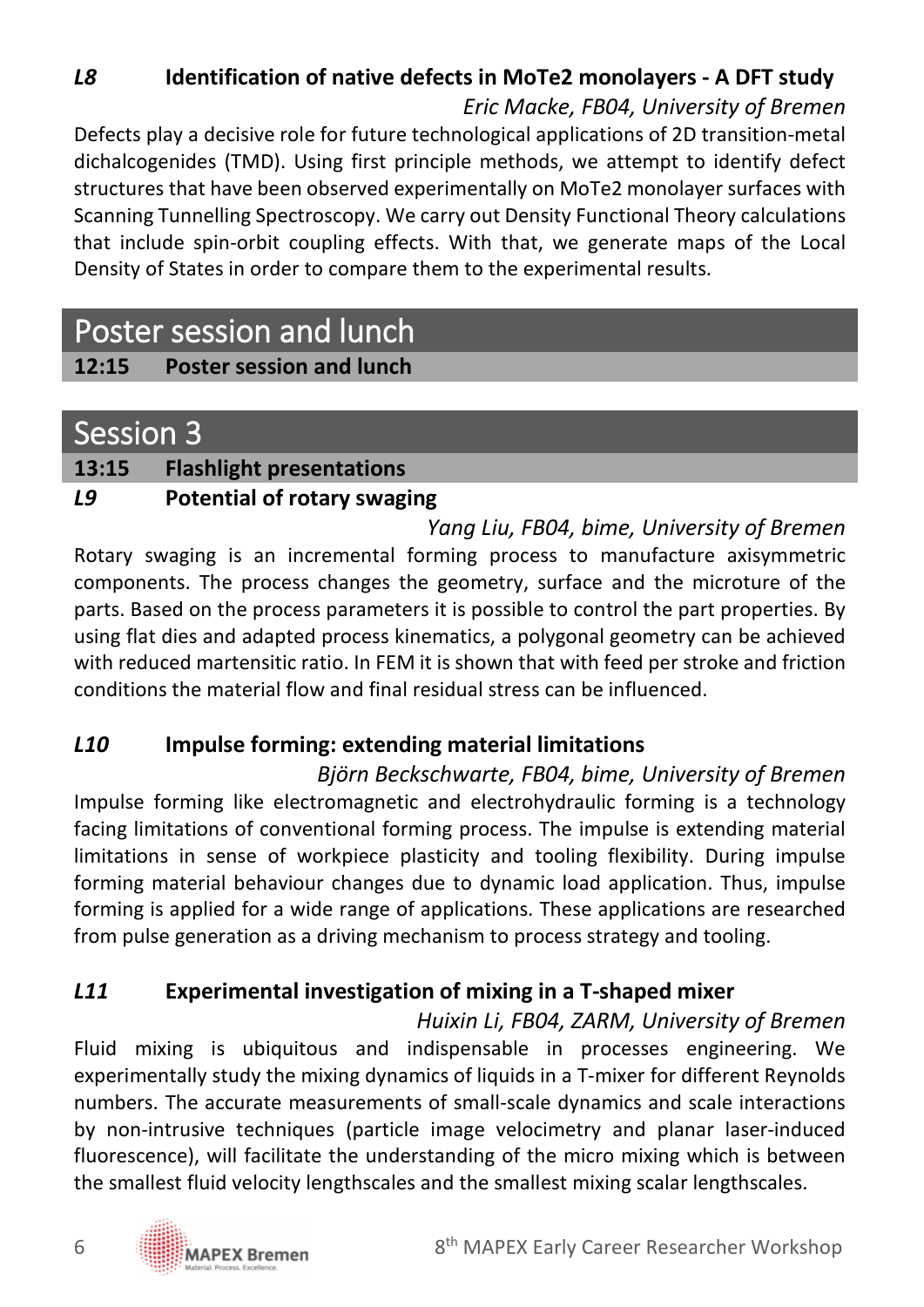### **13:30 Publish or perish: Good scientific practice in times of open access, predatory publishers and preprint archives**

*Benjamin Ahlborn, State and University Library Bremen (SUUB)* Publishing is still the linchpin of scholarly communication, but most content is behind publishers' paywalls. Funders are putting increased pressure on both scholars and publishers to make scientifc results available in open access. This talk will adress questions of "green" OA self archiving, "golden" OA publication fees and the chances and pitfalls of publishing Open Access.

#### **14:00 Flashlight presentations**

#### *L12* **Composites at high dynamic loads – material studies on explosion protection by Steel-FRP-Sandwiches**

*Jan Yorrick Dietrich, FB04, University of Bremen* Dual protection concepts for combined blast and impact scenarios are theoretically discussed, tested in radial contact detonations and analyzed by elastic-plastic dynamic and plastic static deformation as well as visual inspection and put into relation to simple compression wave propagation theory as well as basic static material properties.

#### *L13* **A process to realize direct laser written electrostatic actuator elements in a closed microcavity**

*Sina Reede, FB01, IMSAS, University of Bremen* An electrostatic actuator made by 2-photon polymerization and integrated in a microcavity is presented. The cavity is closed by low-temperature wafer-to-wafer bonding of Parylene-C coated silicon and glass wafers. The actuator consists of a freestanding, electrically connected, movable platform with an outer diameter of 260 µm which can act as a microfluidic valve and is supported by springs. The process includes the patterning of metal on the glass wafer containing 76 um high structures.

#### *L14* **Nanofluid Thermal Conductivity Dependency Using Multivariate Analysis**

*Julia Tielke, FB04, ZARM, University of Bremen*

The Thermal Conductivity of heat transfer fluids can be increased by the addition of nanoparticles. These dispersions are known as Nanofluids. We generated a database containing experimental data and modeled the effective thermal conductivity of different nanofluids with respect to concentration, particle size, temperature, and material.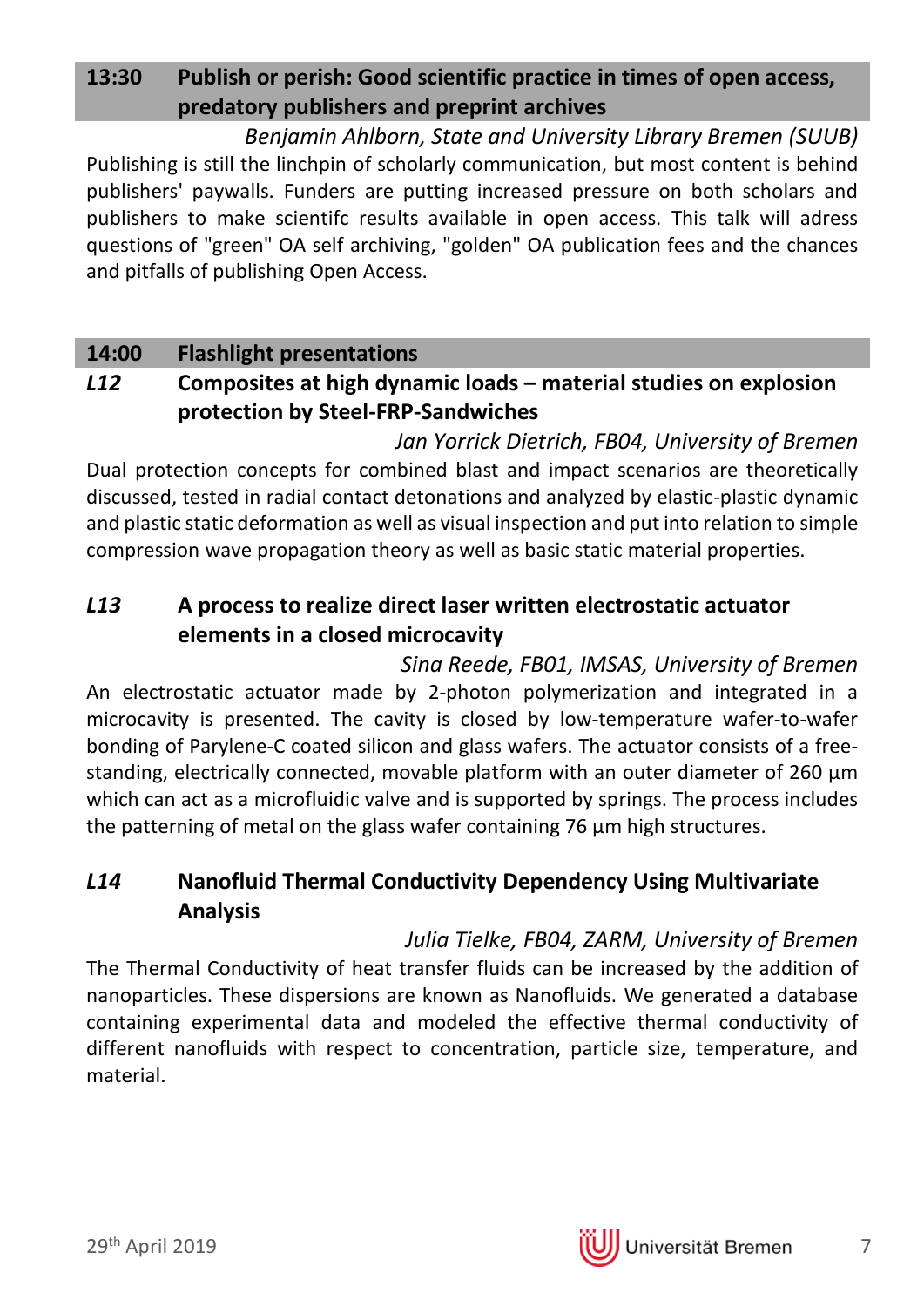### *L15* **Macroscopic model for flows in porous media based on the pore scale prevalence**

#### *Feixiong Rao, FB04, ZARM, University of Bremen*

A porous media consists of a solid matrix with an interconnected void. Brinkman term is added to Darcy equation in no-slip boundary condition due to momentum dispersion. However, due to complex geometries, it is difficult to deal with the boundary condition in porous media. Being different to Brinkman term, this paper derives one new model according to Navier-Stokes equations. This new model is more precise and reasonable.

#### *L16* **Direct Numerical Simulation and Modeling of Turbulent Convection in Porous Media**

#### *Stefan Gasow, FB04, University of Bremen*

The purpose of this project is to better understand the physics of turbulent convection in porous media. In order to attain this objective, microscopic direct numerical simulation methods, in which the detailed flows within the porous elements are taken into account, are used. The final aim of this project is to develop a more accurate macroscopic model for calculating turbulent porous medium convection.

# Poster session and coffee

#### **14:30 Poster session and coffee**

# Notes …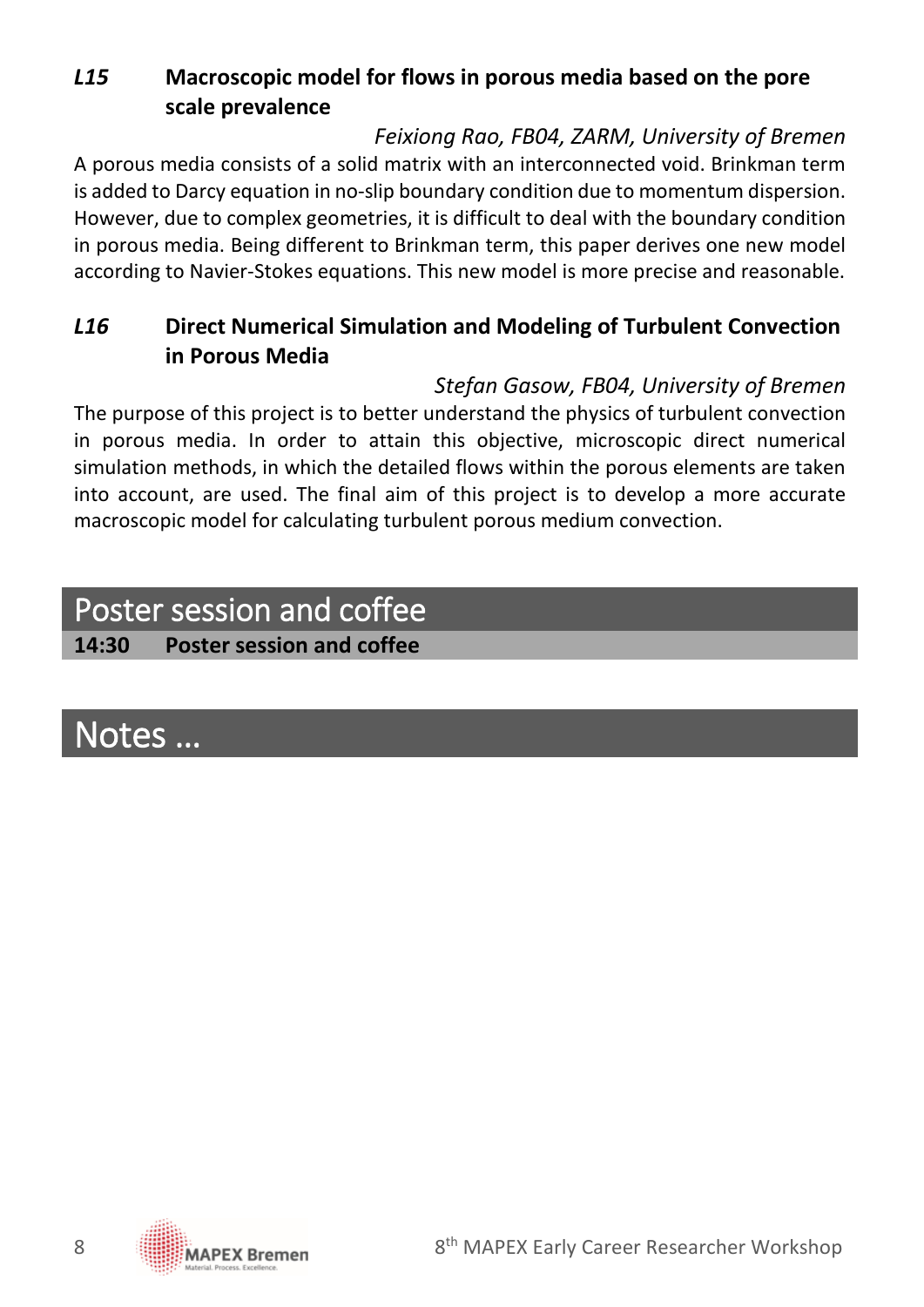# 15:00 Plenary lecture

#### **Recent advances in gear manufacturing**

*Prof. Dr.-Ing. habil. Prof. h.c. Dr. h.c. Dr. h.c. Bernhard Karpuschewski Leibniz Institute for Materials Engineering IWT karpuschewski@iwt-bremen.de*

Gears are known as being one of the eldest machine elements of mankind. Already more than 2300 years ago human beings made use of the concept of interacting teeth in rotational coupling of axes. Since then enormous progress was made regarding the improvement, understanding and capabilities of gears. Nowadays some critical voices are questioning the future of gears and even name them "dinosaurs", i.e. they claim that these essential parts are in danger of extinction from the technical world.

In this presentation the attempt will be made to highlight the importance of gears and the recent progress that was achieved in manufacturing of these highly relevant machine elements. Aspects of current research regarding soft machining, heat treatment and finishing with different state-of-the-art manufacturing processes will be discussed, taking into account the possibilities to support experimental work on these complex geometries by process adapted process modelling and simulation. Just a look at the broad variety of manufacturing options to realise a gear as shown in Fig. 1 is reflecting the still existing global importance of gears. The ultimate aim of this presentation is to emphasize the current and also future dominating role of this machine element.



*Fig. 1: Available process chains for gear manufacturing.*

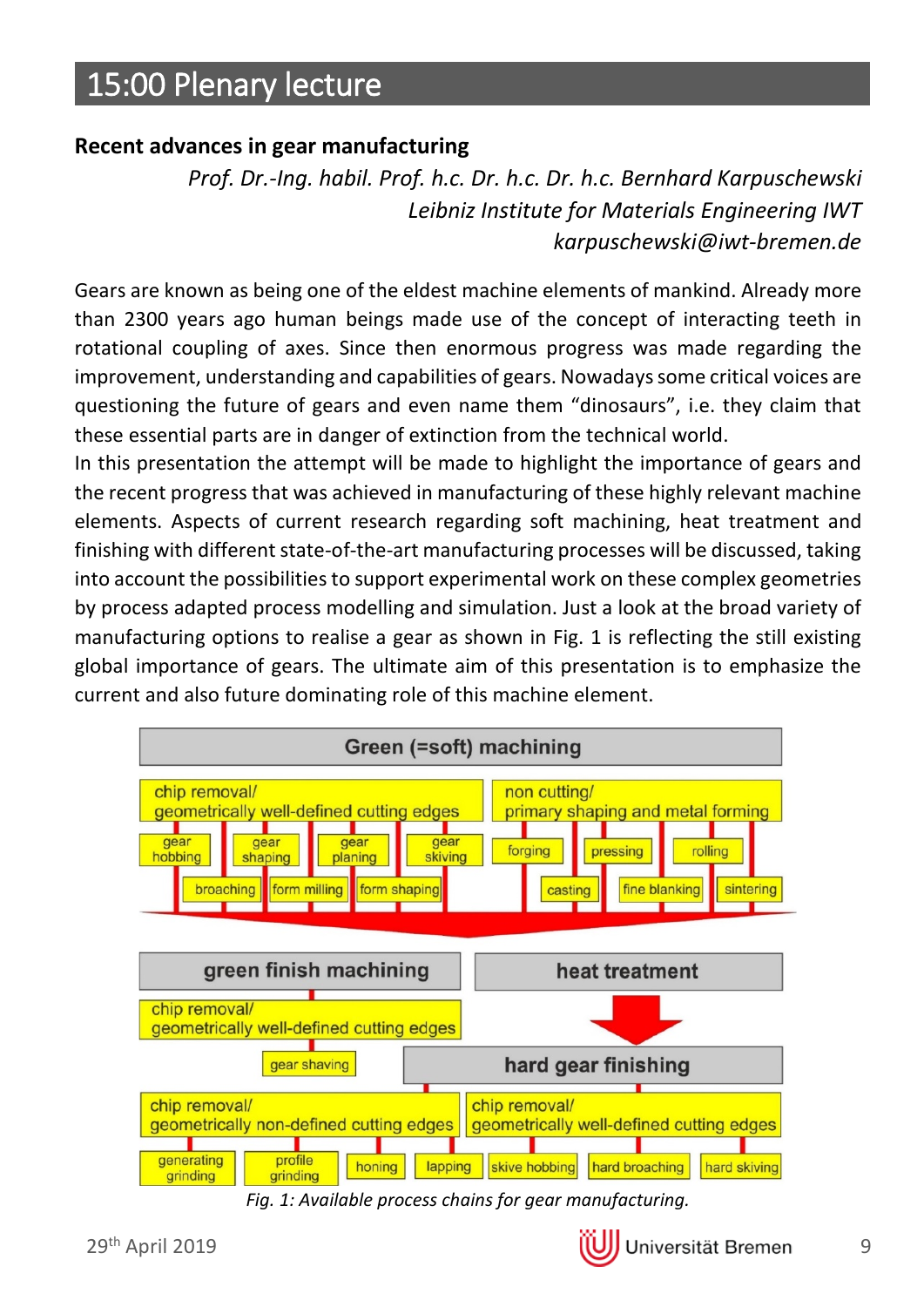

### Organizing committee

**Hanna Lührs**, MAPEX **Eric Macke**, ProMat **Britta Hinz**, MAPEX **Jan Yorrick Dietrich**, ProMat **Bastian Dincher**, photographer **Hanfang Ma**, MAPEX

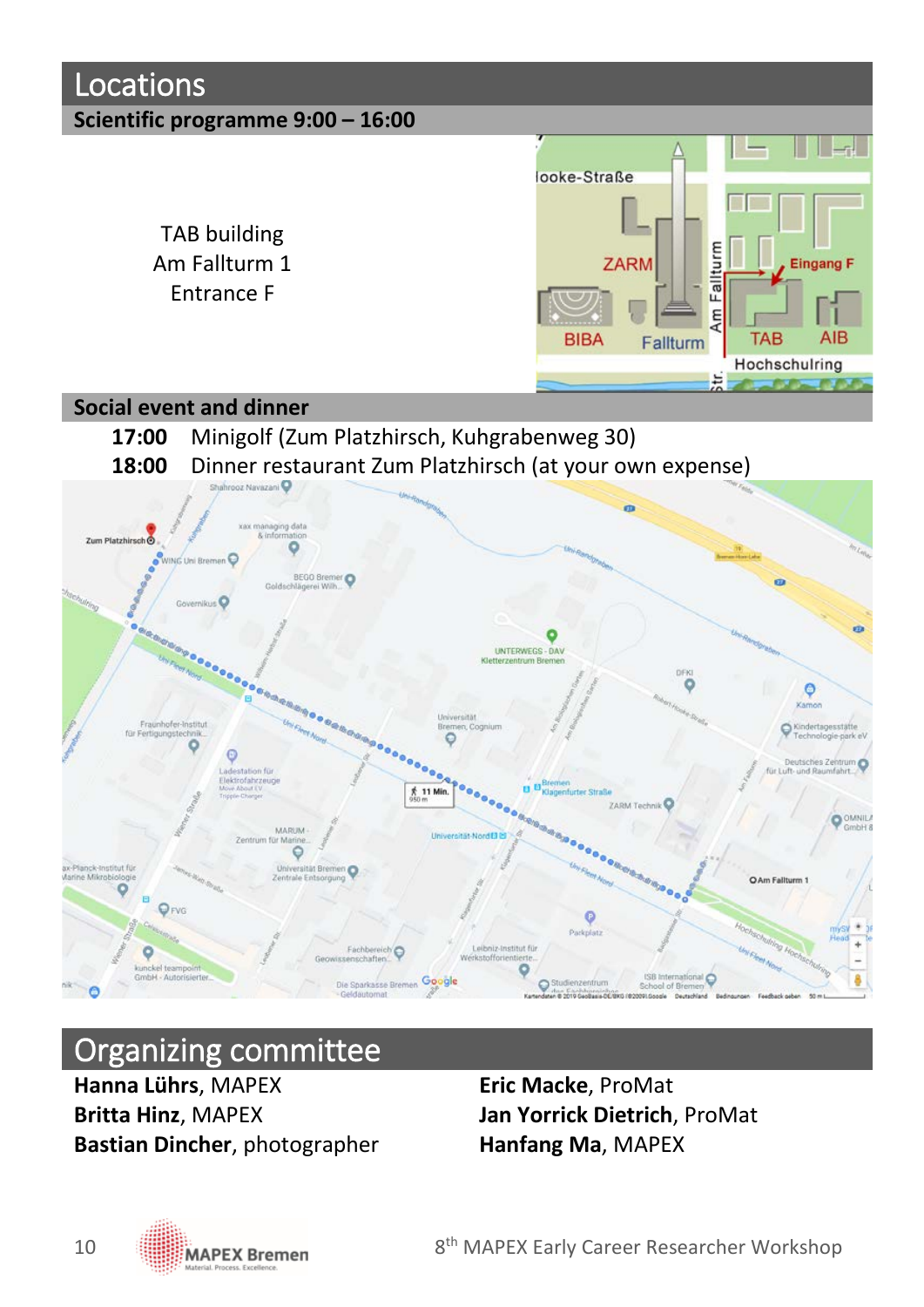# List of Participants

- 1. **Alexander Adam**, Fraunhofer IFAM
- 2. **Benjamin Ahlborn**, State and University Library Bremen (SUUB)
- 3. **Karim Altona**, FB05, University of Bremen
- 4. **Kerstin Avila**, FB04, University of Bremen
- 5. **Bastian Bäuerlein**, FB04, ZARM, University of Bremen
- 6. **Suleyman Bayrak**, FB04, Fraunhofer IFAM
- 7. **Björn Beckschwarte**, FB04, bime, University of Bremen
- 8. **Martin Castillo**, FB04, ZARM, University of Bremen
- 9. **Dhia Charni**, FB04, University of Bremen
- 10. **Lucio Colombi Ciacchi**, FB04, University of Bremen
- 11. **Jan Derk**, FB05, University of Bremen
- 12. **Jan Yorrick Dietrich**, FB04, University of Bremen
- 13. **Bastian Dincher**, photographer
- 14. **Michael Fischer**, FB05, University of Bremen
- 15. **Ahmed Gadelmawla**, FB05, University of Bremen
- 16. **Stefan Gasow**, FB04, University of Bremen
- 17. **Imke Girßmann**, BYRD
- 18. **Onur Görmüs**, FB04, University of Bremen
- 19. **Britta Hinz**, MAPEX
- 20. **Bernhard Karpuschewski**, FB04, IWT
- 21. **Susan Köppen**, FB04, University of Bremen
- 22. **Nele Kuhn**, Diversity Management, University of Bremen
- 23. **Huixin Li**, FB04, ZARM, University of Bremen
- 24. **Yang Liu**, FB04, bime, University of Bremen
- 25. **Frieder Lucklum**, FB01, IMSAS, University of Bremen
- 26. **Hanna Lührs**, MAPEX
- 27. **Hanfang Ma**, MAPEX
- 28. **Eric Macke**, FB04, University of Bremen
- 29. **Markus Murawski**, FB04, University of Bremen
- 30. **Bünyamin Musluoglu**, University of Bremen
- 31. **Ilya Okulov**, FB04, IWT
- 32. **Svetlana Ortmann-Ishkina**, FB04, University of Bremen
- 33. **Arouna Patouossa Mounchili**, FB04, University of Bremen
- 34. **Georg Pesch**, FB04, University of Bremen
- 35. **Christina Plump**, FB03, University of Bremen
- 36. **Feixiong Rao**, FB04, ZARM, University of Bremen
- 37. **Sina Reede**, FB01, IMSAS, University of Bremen
- 38. **Manuela Romero**, FB04, University of Bremen
- 39. **Christian Schenck**, FB04, University of Bremen
- 40. **David Steinebrunner**, FB02, University of Bremen
- 41. **Dirk Stöbener**, FB04, BIMAQ
- 42. **Jorge Adrian Tapia Burgos**, FB02, University of Bremen
- 43. **Magdalena Thode**, FB04, ZARM, University of Bremen
- 44. **Julia Tielke**, FB04, ZARM, University of Bremen
- 45. **Lena Weber**, FB01, University of Bremen
- 46. **Arne Wittstock**, FB02, University of Bremen